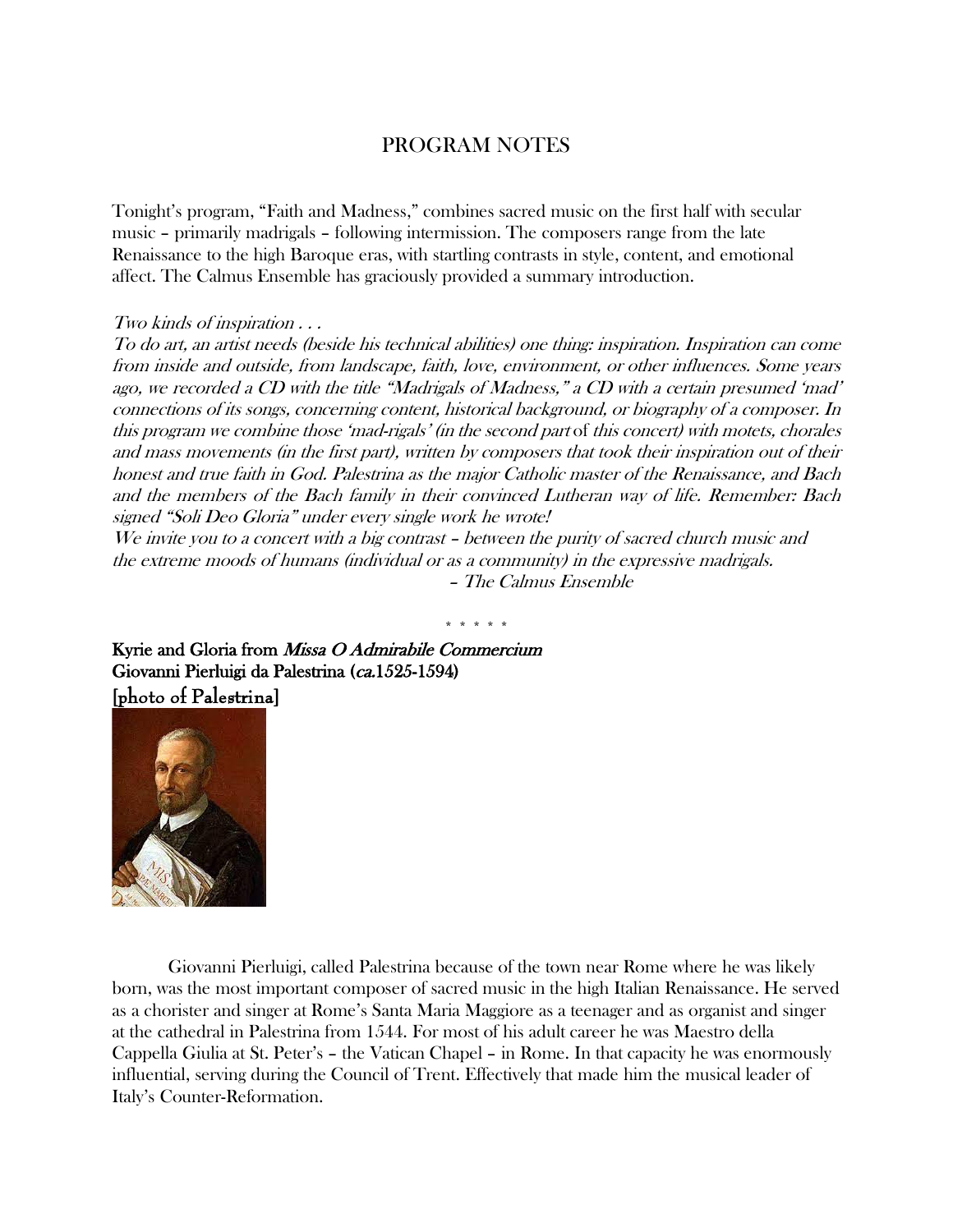Palestrina composed more than 100 Masses, 65 hymns in four to six voices, 68 offertories for five voices, and more than 100 sacred and secular madrigals. This evening's first half opens and closes with sections from his *Missa O Admirabile Commercium*, a five voice mass [SATTB]. Its theme, in mixolydian mode (like the white keys of the piano from G to g, with F-natural instead of F-sharp) is based on Palestrina's Motet "O Admirable Commercium," composed in 1569. The motet is a Christmas antiphon. Palestrina's eponymous Mass may date from the same year; it was published in Venice in 1599.

His music is characterized by flawless counterpoint, balance among voices, and transcendent beauty: what Dennis Schrock has described as "imitative polyphony in its most idealized state, with balanced melodic shapes, consistently prepared and resolved dissonances, and structural symmetry."

Singet dem Herrn ein neues Lied, SWV196 Psalm 96 from the Becker Psalter Heinrich Schütz (1585-1672) [photo of Schütz"]



Born near Dresden, Schütz grew up in Weissenfels. At age 13 he was recruited for the chapel chorus of Landgraf Moritz, a wealth German arts patron. Schütz studied law in his early 20s, but reverted to music when Moritz sponsored him to study in Venice with Giovanni Gabrieli. Under Gabrieli's tutelage, he mastered the Italian style. After his return to Germany, he spent more than 40 years in service to Johann Georg, the Elector of Saxony, whose Dresden court boasted one of Germany's finest musical establishments.

The 30 Years War (1618-1648) was damaging to many German states' economies. Schütz returned to Venice in the late 1620s to study with Claudio Monteverdi, then served in several positions in Northern Germany and in Denmark. In his early 70s, the new Elector of Saxony granted him *Kapellmeiser* emeritus status, which effectively secured his retirement. He lived to the remarkable age of 87.

Singet dem Herrn ein neues Lied is taken from Schütz's Becker Psalter settings. Cornelius Becker was a Leipzig theologian. His paraphrases of Psalm texts in metrical German appeared in 1602. Schütz turned his attention to them in the 1620s. His collection of motets initially appeared in 1628; he enlarged and revised the collection in 1661. The title page says *Nach gemeinen* contrapunctus Art – 'in the ordinary contrapuntal style,' meaning simple and straightforward.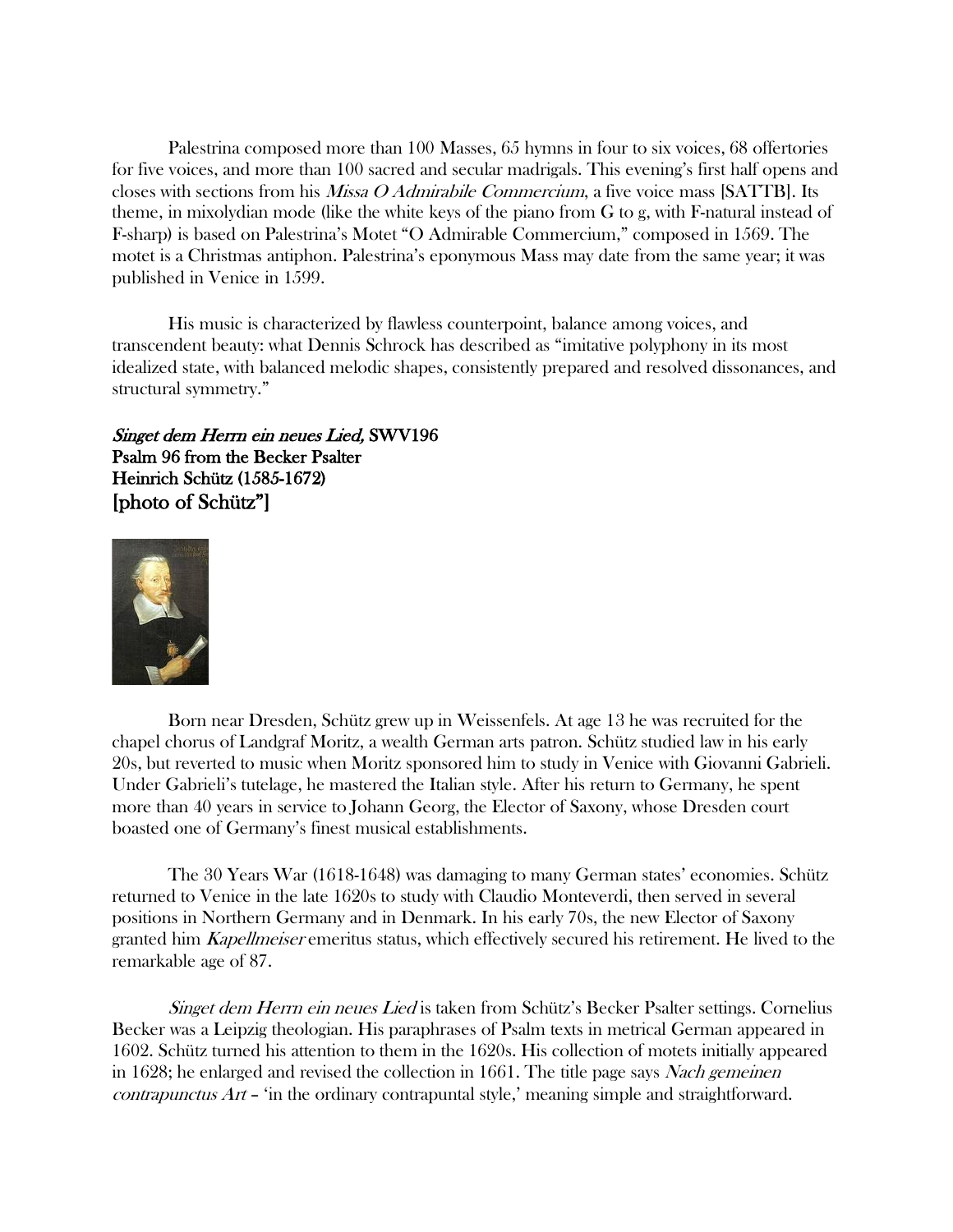Schütz's four-part setting of Psalm 96 ["O Sing to the Lord a New Song"] is indeed transparent and simple, almost like folk music. His writing reflects both the serenity and balance of the high Renaissance, and the more flexible expressivity of the early Baroque.

Like Schütz's other Psalms from the Becker Psalter, this would have been written for the choir boys singing morning and evening services. That stated, he sought wide usage in churches, schools, and domestic environments, which accounts for the comparative ease of performance in his Becker settings. Saxony's prelates adopted Schütz's Psalter as the duchy's official Psalter in 1661, but it was soon displaced by competitive anthologies.

Fürchte dich nicht Motet for five voices Johann Christoph Bach (1642-1703) [photo of J.C. Bach]



The Bach family spawned generations of musicians from the  $16<sup>th</sup>$  to the  $19<sup>th</sup>$ century. Their positions ranged from town fiddlers to church organists, court musicians, and prestigious Kapellmeister jobs in major courts. Johann Christoph Bach – not to be confused with J.S. Bach's youngest son, Johann Christian – was born in Arnstadt. At age 21 he became organist at the Arnstadt castle chapel. Two years later, he was appointed church organist at St. George's in Eisenach, as well as court musician to the Duke of Eisenach. He held both positions for 40 years. Christoph Bach was a first cousin of J.S. Bach's father, Johann Ambrosius Bach. Scholars believe that Sebastian (who was born in Eisenach) gained some knowledge of the organ by listening to his cousin Johann Christoph. It is clear that he admired his second cousin; he wrote of Christoph "he was a profound composer."

Christoph Bach was principally a keyboard player; however, he did compose three choral cantatas, a *dialogus* for several soloists, and 13 motets. Fürchte dich nicht takes its text from Isaiah 43:1, Luke 23:43, and a verse from Friecrich von Spee's chorale "O Traurigkeit, O Herzeleid." Essentially the text provides reassurance to those whose death is imminen. Bach's five-part setting places the cantus firmus chorale melody in the soprano. She represents the soul, imploring strength in the Saviour at the moment of death. Her entry is delayed, heightening the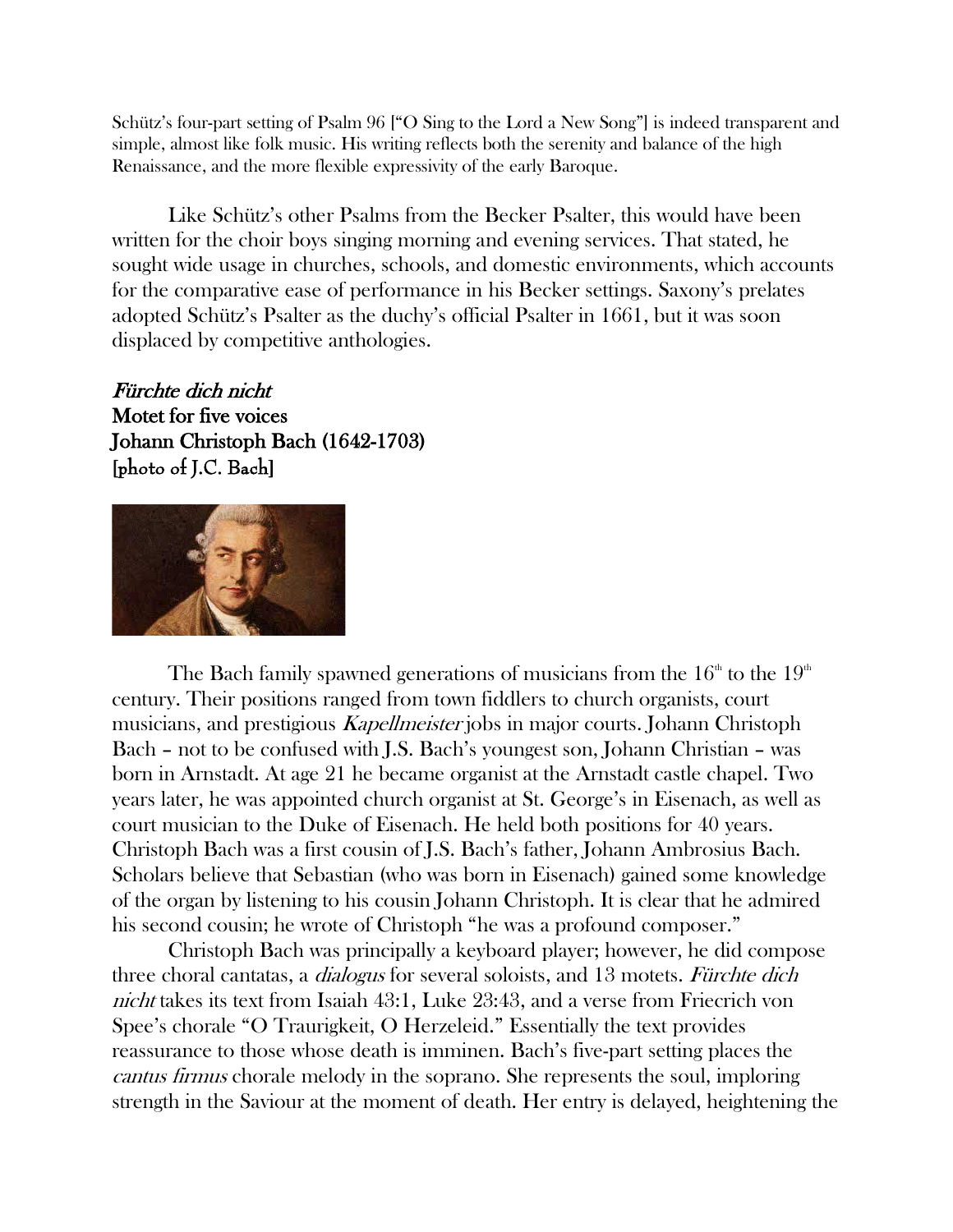expressive impact of her message.

Prelude and Fugue in B-flat minor, BWV 867 From The Well Tempered Clavier, Book I Johann Sebastian Bach (1685-1750) Vocal version by Heribert Breuer [photo of J.S. Bach]



Anyone who remembers the Swingle Singers recordings from the 1960s knows how well Bach's instrumental works can transfer to the human voice. The plaintive B-flat minor Prelude from Book I of The Well Tempered Clavier is dense, sometimes in as many as seven pitches sounding at once; however, duplication of certain pitches in these chords allows its 'reduction' to five voices. The upper melody unfolds as a sort of arioso, with a recurrent rhythmic figure that governs the entire prelude. The effect is rather like a stately march.

Bach's fugue is one of only two in Book I of *The Well Tempered Clavier* in five voices. It is striking for its strict observance of the *stile antico*, the strict older counterpoint derived from Renaissance polyphony, particularly Palestrina. That stated, Bach's fugue subject, with its wide leap, is distinctly Baroque in its contour. There are no real divergent episodes, and canon plays a major role in the fugue. At one point, two voices in parallel motion, but on different pitches, state the subject simultaneously. Toward the end Bach uses *stretto*, a technique whereby imitation of the subject occurs in close and overlapping succession.

Sanctus and Agnus Dei from Missa O Admirabile Commercium Giovanni Pierluigi da Palestrina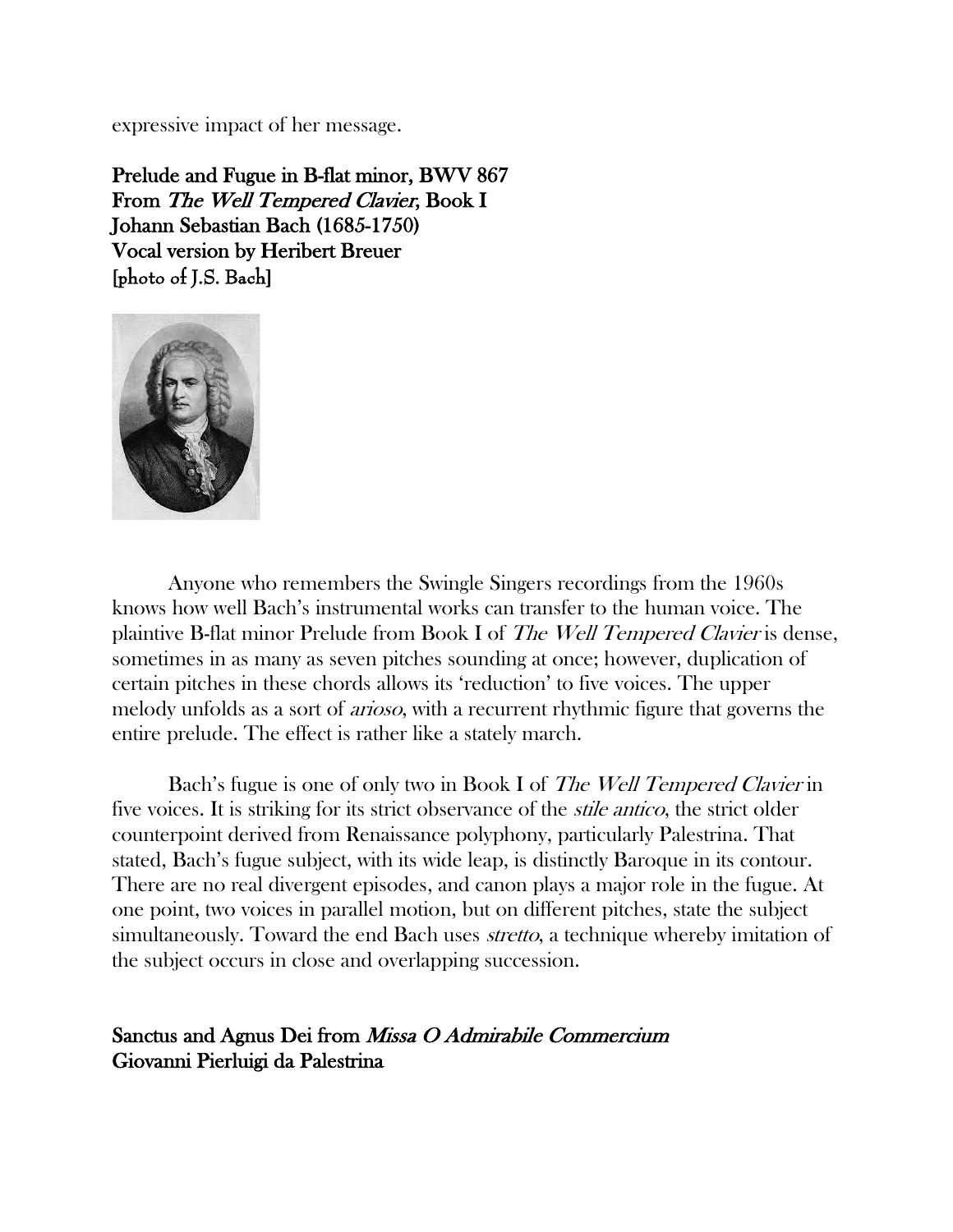As in the two Mass movements that opened this evening's program, these two – which conclude the sung portion of the Latin Mass – feature smooth melodic writing and sensitive handling of momentary dissonance. The effect is one of flawless balance. The Calmus Ensemble's quasi-palindromic first half takes us from Palestrina's purity to the late Baroque works of the two Bachs, then reprises the celestial Renaissance calm. Palestrina has the last word.

\* \* \* \* \*

"Felicissimo sonno" "Moro lasso" From Fifth and Sixth Books of Madrigals Carlo Gesualdo (1566-1613) [photo of Gesualdo]



Carlo Gesualdo, Prince of Venosa, has earned a lurid place in music history. In October 1590, he murdered his wife Maria d'Avalos, daughter of the Marquis of Pescara, and her lover, the Duke of Andria, when he discovered them "*in flagrante* delicto di fragrante peccato." The affair had been widely known for about two years. Because of the adulterous context and Gesualdo's noble rank, the double murder was not technically illegal, but Gesualdo prudently retired to his private estate for several years until the scandal abated.

As it happens, he was also a gifted composer with a radical approach to harmony, at least by the standards of the day. To place him in context: he was a generation younger than Palestrina, and the older man was the most prominent musician in Italy when Gesualdo came of age. One would never confuse Palestrina's music with Gesualdo's, which has been called "bizarrely chromatic."

Gesualdo had composed from a young age, and remained obsessed by music. His second marriage, to Leonora d'Este in 1593, gave him entrée to the illustrious court of Ferrara, over which Leonora's father, Duke Alfonso II, presided. Ferrara was a major center of music, and Gesualdo benefitted from a friendship with Luzzasco Luzzaschi, a composer and organist who was the leading musician at the Ferrarese court. Gesualdo was also fascinated by the arcicembalo, a keyboard instrument with 31 keys to the octave, thus enabling microtones. The Este court had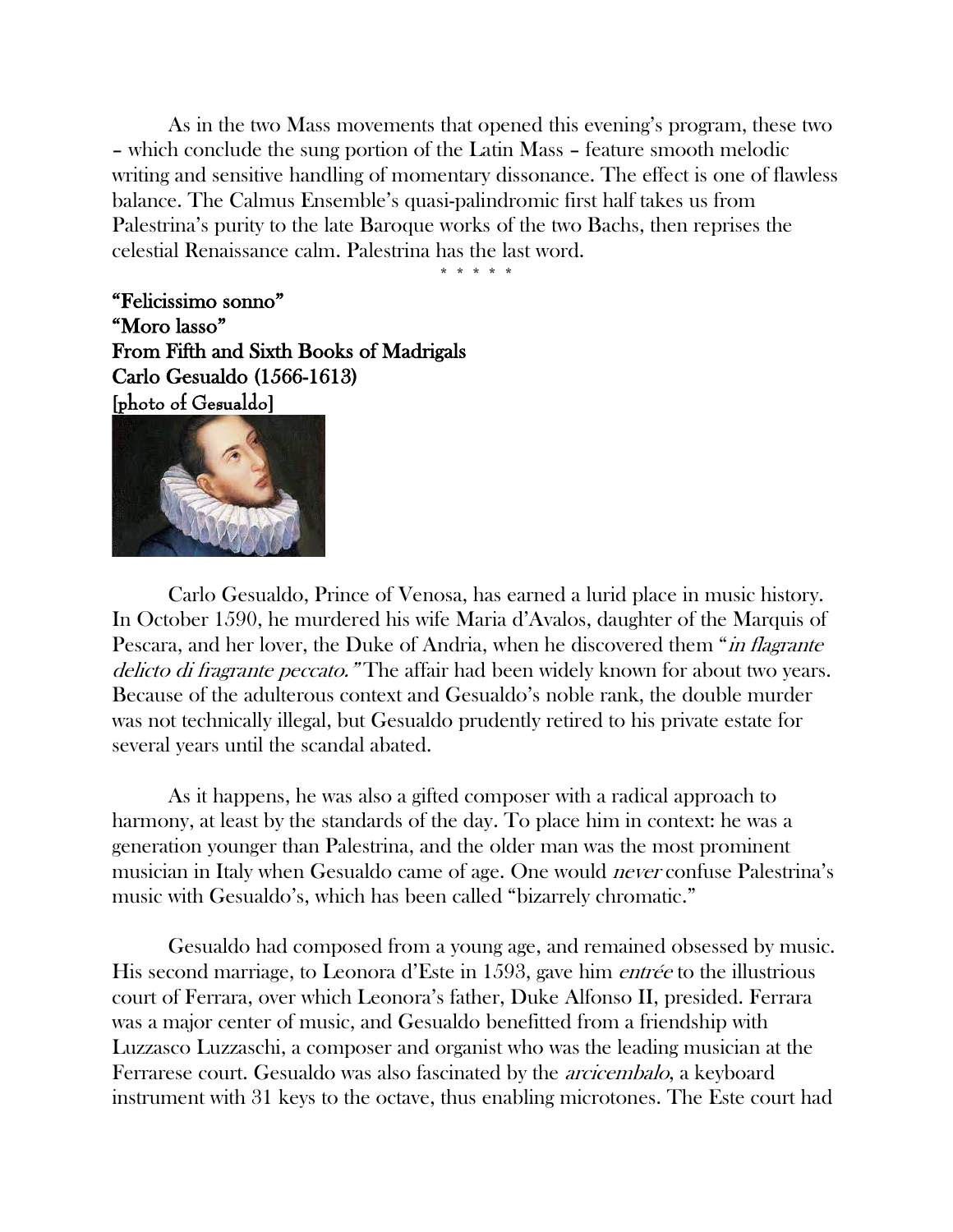an *arcicembalo* in its instrument collection.

Gesualdo suffered from moodiness and melancholia and was apparently abusive to his second wife, whose powerful family eventually initiated divorce proceedings. It is generally thought that he died from some form of dementia – but not before composing an astounding quantity of music, both sacred and secular. His best known works are the six books of madrigals published between 1594 and 1616. More than four centuries after Gesualdo wrote them, these madrigals both captivate and disorient the ear.

"Felicissimo sonno" ['Most fortunate slumber'] seeks to send a message to the sleeping beloved, revealing the singer's tormented soul, and hoping that she will look favorably on his suit upon awakening. The phrasing structure is free, taking its pace from the words of the poem. Thus *sonno* – sleep – is peaceful and stretched out; while the closing line - "*e pietosa si desti*" - [hope that she will be merciful] is animated by hope.

"Moro lasso" relates the singer's sorrow: he is dying of love, wretched in grief; the one who could give him life, alas, gives him death. The opening bars descend to a sepulchral register, representing suffering and the prospect of death. Only at the word 'life' - 'vita' in Italian – do the intertwining melodic lines grow briefly more energized. Carefully calculated dissonances emphasize the singer's tortured emotions. Exaggerated contrast is central to Gesualdo's style, which is the opposite extreme from the serenity and consistency of Palestrina.

Le chant des oiseaux Clément Janequin (ca.1485-ca.1558) [photo of Janequin]



No early records survive documenting Janequin's childhood and education.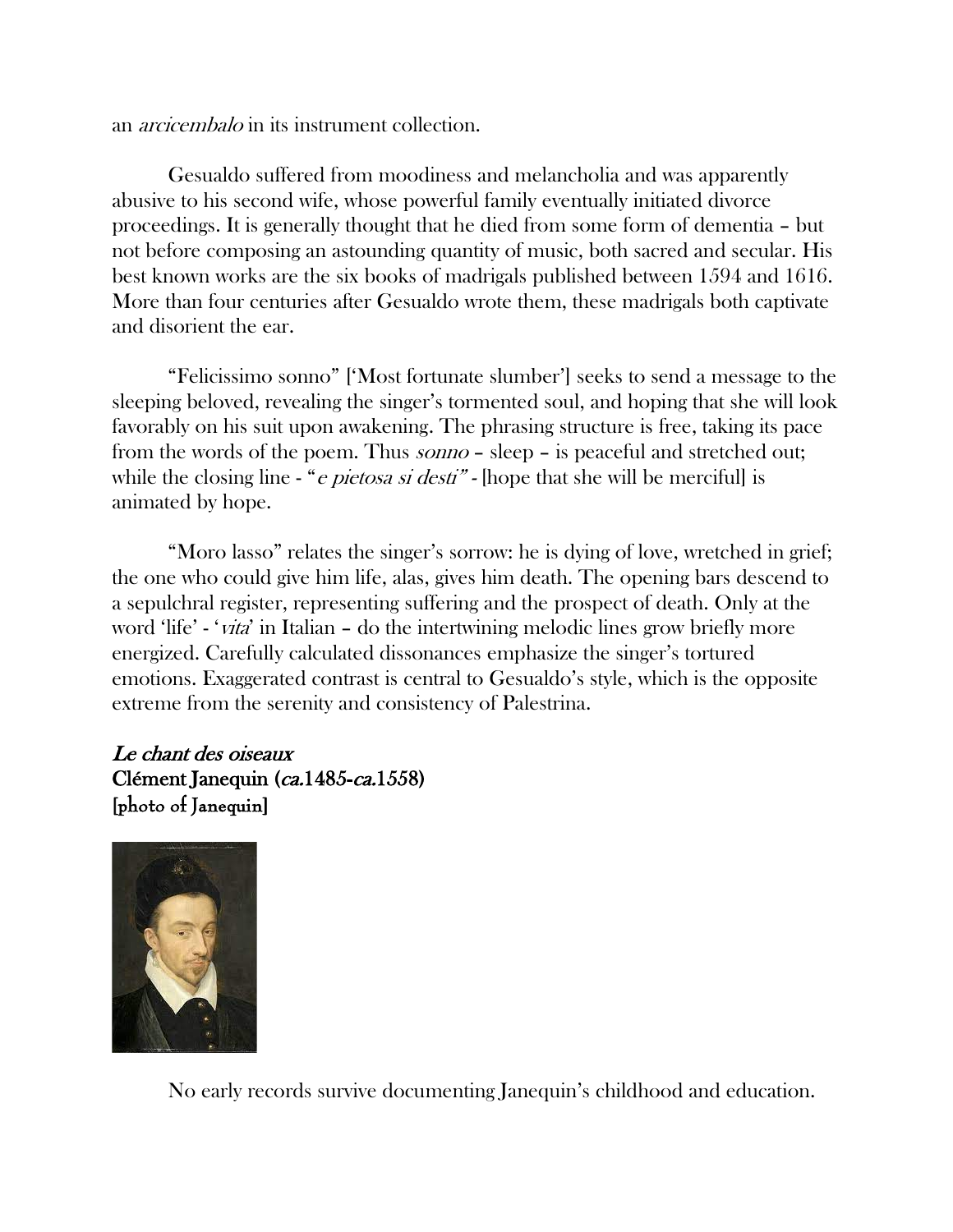He was born in Chatellerault, in the former province of Poitou in west-central France, and we know that by 1505 he was working as a clerk for the vicar-general of the archbishopric in Bordeaux, then, from 1523, for the Bishop of Bordeaux. He held minor posts in various French cities, most notably Angers and, at the end of his life, Paris. He is best known for his chansons (the French term for madrigal), many of which are vivid illustrations of their poetic texts.

"Le chant des oiseaux" [The Song of the Birds] is one of the most celebrated and a bit on the racy side. In its first part, the singers bid sleepy hearts awaken, for the god of love is calling on the first of May, and the birds will amaze you. Janequin's following three parts sequentially introduce the royal song thrush and blackbird; the nightingale; and the cuckoo, shifting between brief French descriptors and nonsense syllables and music that emulate each bird's chirping song. The text contains fleeting references to drinking, adultery, and other unholy behavior. Musically it is a wild romp, requiring split-second timing and flawless diction at a rapid pace: a  $16^{\text{\tiny th}}$ century patter song.

"La bomba" from Ensaladas Matheo Flecha (1481-1553) [photo of Flecha]



Flecha was both a singer and a composer who became maestro di capilla at Lérida Cathedral in 1523. He served in several Spanish ducal courts in the 1540s, then as *maestro di capilla* for the Spanish *infantas* at Arévalo.

Most of Flecha's compositions are *ensaladas*. The Spanish term - which also means salad - refers to a poem that commingles lines from other poems, or switches meters. *Ensaladas* can also mix languages, and are often intended to be humorous. In music, the mixture generally entails quotations from popular songs or others' compositions, in the manner of a quodlibet. Ensaladas were especially popular in  $16<sup>th</sup>$ -century Spain. Flecha is the best known composer of this genre, thanks to a collection: Las Ensaladas de Flecha, published by his nephew - also named Matheo